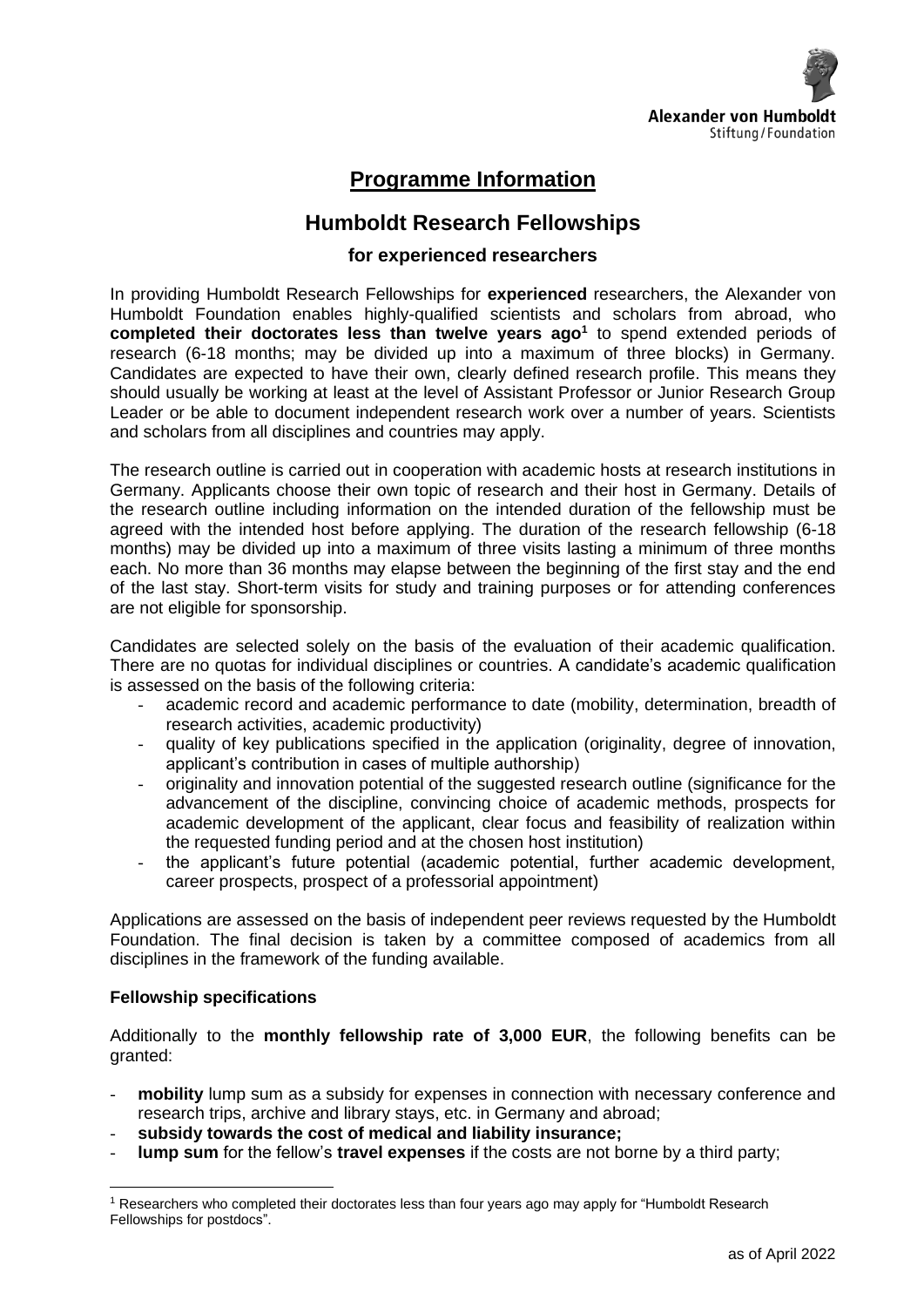- **language fellowship** for an intensive language course lasting two to four months at selected language institutes in Germany **immediately prior to** the actual period of research; language fellowships may also be granted to accompanying marital partners.
- family allowances for accompanying family members staying at least three months;
- **for single parents: flat-rate allowance** for accompanying children (under the age of 18) for stays of at least three months;
- additional extension of the fellowship up to 12 month for research fellows accompanied by children under the age of 12;
- **Europe allowance** for a research stay at a research institute in another European country (though not the research fellow's own country); for a designated period in the course of the fellowship if necessary to ensure the success of the research;
- a subsidy towards research costs to be paid to the hosts in Germany amounting to 800 EUR per month (for research in the natural sciences and engineering) and 500 EUR (for research in the humanities and social sciences);
- extensive alumni sponsorship once a successful research stay has come to an end, especially for maintaining contacts with collaborative partners in Germany during the Humboldtian's entire academic career.

For further information on the fellowship and the research stay in Germany, please refer to the Guidelines and Information for Research [Fellowships of the Alexander von Humboldt](https://www.humboldt-foundation.de/fileadmin/Bewerben/Foerderung_waehrend_Aufenthalt/Forschungsstipendien_in_Deutschland/research_fellowships_guidelines.pdf)  [Foundation.](https://www.humboldt-foundation.de/fileadmin/Bewerben/Foerderung_waehrend_Aufenthalt/Forschungsstipendien_in_Deutschland/research_fellowships_guidelines.pdf) The Humboldt Foundation assumes that candidates will abide the [Rules of Good](https://www.humboldt-foundation.de/fileadmin/Bewerben/Allgemein/rules_scientific_practice.pdf)  [Scientific Practice](https://www.humboldt-foundation.de/fileadmin/Bewerben/Allgemein/rules_scientific_practice.pdf) and the legally binding principles of scientific ethics during the application and sponsorship periods.

### **Application requirements**

- 1. **Doctorate** or comparable academic degree (Ph.D., C.Sc. or equivalent), completed less than twelve years prior to the date of application. If it is not possible or customary to take a doctorate in the candidate's subject or country, an application may be submitted up to 16 years after completing a Master's or Diploma degree, provided that the publication record is commensurate with the candidate's career stage.
- 2. The candidate's **own research profile** documented by a comprehensive list of **academic publications** reviewed according to international standards and printed in journals and/or by publishing houses.
- 3. **Confirmation that research facilities are available and mentoring agreement** and a **detailed expert's statement** by an academic host at a research institution in Germany.
- 4. **Two expert reviews** from important collaborative partners and/or academics from the candidate's own institute and, if possible, from abroad.
- 5. **Necessary language skills**: humanities or social sciences and medicine: good knowledge of German if it is necessary to carry out the research successfully; otherwise a good knowledge of English; natural sciences and engineering: good knowledge of German or English.

Eligible applicants must have lived outside Germany for a minimum of 12 months in total in the 18-month period prior to submission of the application. Any person who, regardless of their country of residence, has supported themselves for more than six out of the last 18 months with financing from a German institution also is not eligible to apply.

Potential applicants of German nationality are eligible to apply provided that their habitual place of work and residence has been located abroad on the assumption of permanence for at least five years. Potential applicants who have completed their school education and one university degree or one university degree and their doctorate in Germany are subject to the regulations governing German citizens. Visit the [questions and answers](https://www.humboldt-foundation.de/en/apply/sponsorship-programmes/humboldt-research-fellowship#h12177) on the website for additional information.

Academics who have already been sponsored by the Humboldt Foundation are not eligible to apply for the Humboldt Research Fellowship Programme but should turn to the Foundation's Alumni Programme for support for further research stays.